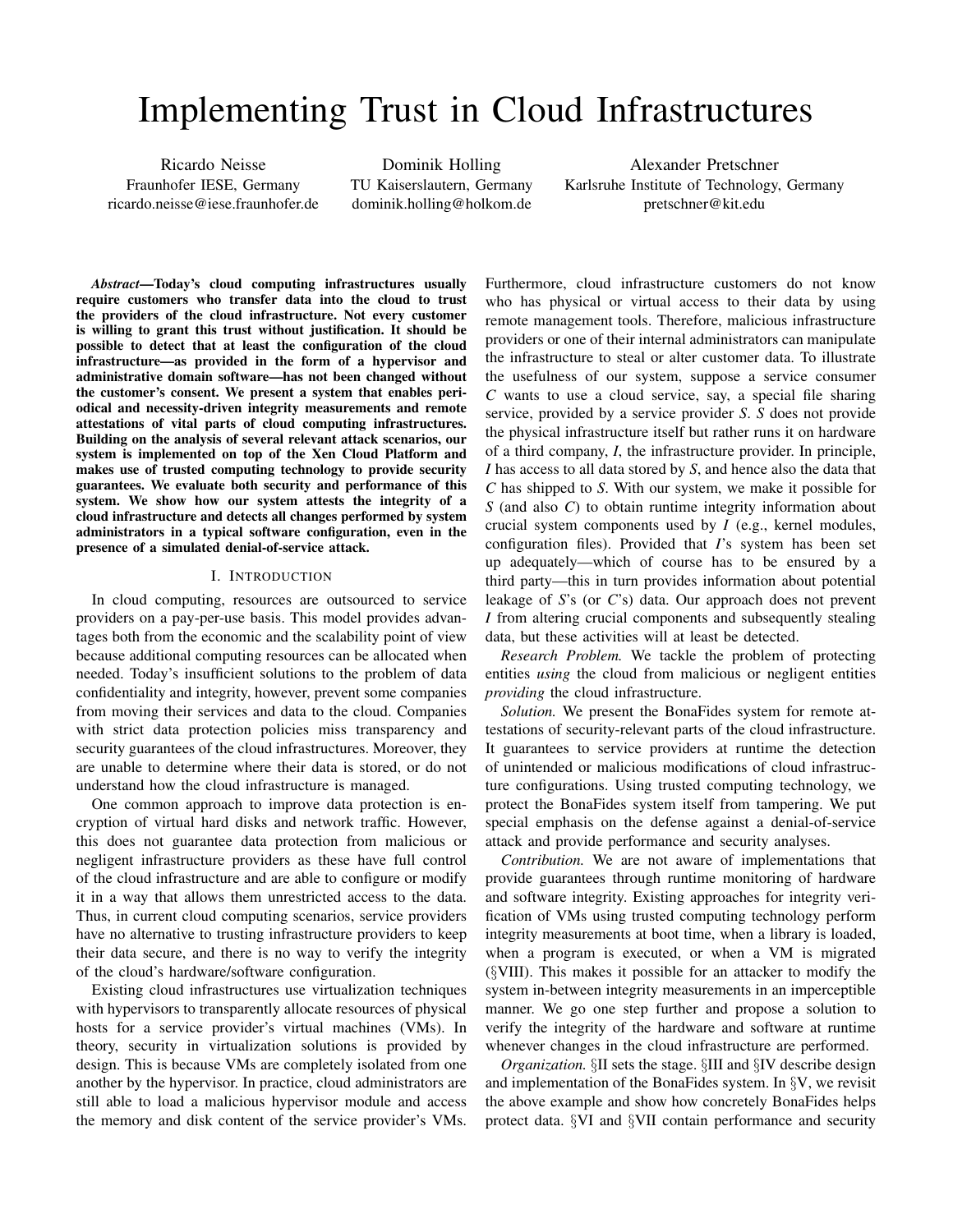analyses and highlight our assumptions. §VIII describes related work, and §IX concludes.

# II. CLOUD COMPUTING

*Cloud Computing Model.* Cloud computing enables ondemand network access to a shared pool of configurable computing resources (e.g., networks, servers, storage, applications, and services) that can be rapidly provisioned and released with minimal management effort [15]. We distinguish four different roles in a cloud computing scenario: the *infrastructure provider*, the *service provider*, the *service consumer*, and the *cloud certifier*. The entity that coordinates and implements the resource sharing using a cloud computing model is called the infrastructure provider. The service provider is the party that contracts (cloud) outsourcing services from the infrastructure provider. The service provider deploys a platform or software that is used by the service consumers. Service consumers may be the end-users of the service or application deployed in the cloud. Service consumers may also assume the role of service providers if they provide a platform or service in the cloud that is used by someone else. Therefore, it is possible to have a chain of service consumers that also act as service providers. The cloud certifier is a party capable of inspecting the infrastructure provider's infrastructure and retrieving information about security and integrity of the infrastructure used by the service provider. This role might be assigned to any organization that is also a service provider, or to a specialized trusted third party.

Reflecting the above roles, in cloud computing, resources can be outsourced at different layers of abstraction [15], namely software, platform, or infrastructure. In this paper, we are concerned with infrastructure outsourcing where infrastructure providers lease resources at the VM level (processing, storage, and network). Note, however, that software and platform outsourcing models also profit from our approach, since the respective service providers, and consequently, also the service consumers, can rely on the provided guarantees.

*Xen Cloud Platform.* We chose the open source Xen Cloud Platform (XCP) [31] as the basis for our research, a popular infrastructure that is, among others, used by the Amazon ElasticCloud and CloudCentral. However, we are confident that other virtualization solutions, e.g., VMWare [30], suffer from similar security problems and could equally benefit from the analysis and solution in this paper. A typical scenario of an infrastructure provider running XCP is as follows. The infrastructure provider owns physical hosts that run an instance of XCP each. Every XCP instance has a hypervisor layer using a specific version of the Xen hypervisor that manages access to the physical host's resources, an administrative domain called Dom0 (Domain Zero), and a set of unprivileged domains called DomUs (Domain Unprivileged). The physical hosts are connected to a network infrastructure and may access an external storage device. By design, the Xen hypervisor forbids VMs to access or modify data in the memory of other VMs. The service provider's VMs (DomUs) can only access the CPU and their own predefined memory area, and do not



Fig. 1. Physical host running XCP

have direct access to other hardware devices. Furthermore, the Xen hypervisor version adopted by XCP does not include management utilities for memory dumping. This prevents Dom0 from taking a snapshot of the running DomUs' memory content. The Dom0 is a special VM instance with special privileges for hardware access. This is required because, in the Xen architecture, the hypervisor relies on the Dom0 for the mapping and management of all virtual disks, network interfaces, and other device drivers required for hardware access by the DomUs. For this reason, all the network and disk traffic is redirected by the Xen hypervisor through Dom0 backend drivers that interact with devices capable of Direct Memory Access (DMA). Figure 1 depicts the communication between Dom0, DomU, and the Xen hypervisor.

The Xen hypervisor manages the communication between the driver frontend in the DomUs and the drivers' backend in Dom0 as well as the access to the hardware devices of the physical host from Dom0. The Dom0 is also home to other important files including the hypervisor, the kernel, the drivers (virtual disk and network) and the Xen management tools. The infrastructure providers' administrators need full access to Dom0 for system updates and maintenance of the infrastructure. This also allows them to modify the Xen hypervisor including its utilities if required.

*Security Issues*. Infrastructure providers can perform various attacks to access or modify the service providers' (thus, also service consumers') data. They can access data directly in the physical hosts, exploit vulnerabilities in the cloud customers' VMs, access data directly in the data storage, capture data using network sniffers, or use backup images to retrieve data. We focus on security vulnerabilities in the physical host where XCP is run by an infrastructure provider.

By directly accessing the physical host, an infrastructure provider can install malicious hardware, perform a side channel attack, or modify the system software running on it (Dom0 or DomUs). Modifications of the system software include the possibility to reset the machine and boot with a modified hypervisor or operating system tailored to enable silent modification of access to the service provider's data [23].

Modifications of hardware devices and drivers that perform DMA allow access or modifications to the memory without hypervisor control. DMA allows reads and writes to all the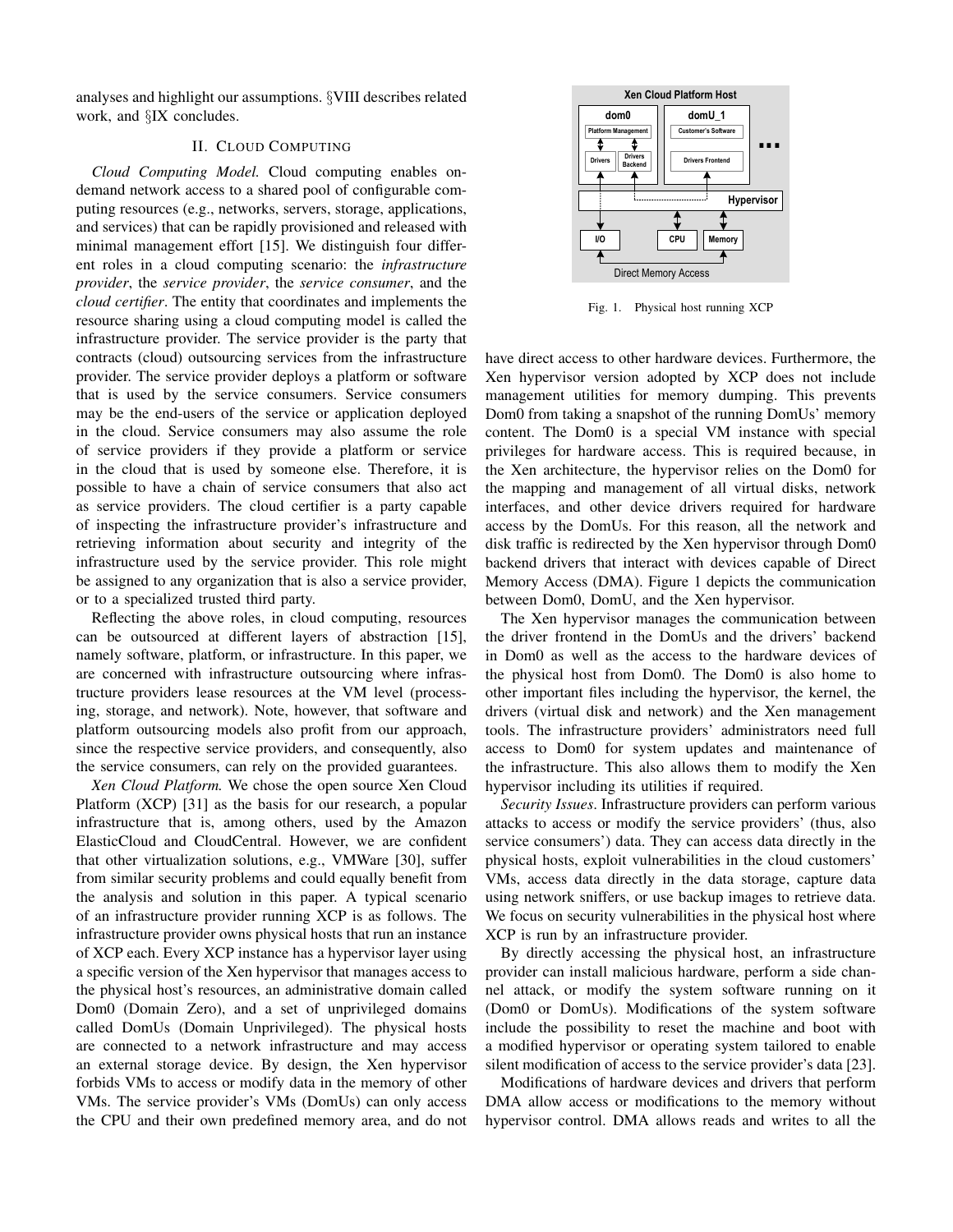

Fig. 2. BonaFides Architecture

memory and can be done by inserting a new hardware device, for example, a specially designed PCI card, or by misusing already available components (e.g. network cards). It is also possible to manipulate devices by modifications of the respective drivers. Considering that infrastructure providers have full control over Dom0 and are able to use specially tailored drivers, this type of attack allows them to capture disk content and network traffic of the DomUs.

Attacks on the system software (Dom0) include modifications of the hypervisor, kernel, or kernel modules. This potentially allows access to the memory of all VMs from cloud customers running on the physical host. Infrastructure providers can also modify the disk utilities and configurations to create a duplicate of the data stored by the service providers' VMs. Finally, modifications of the network utilities or configurations could allow redirection of all network traffic to a file.

While protection guarantees with respect to side channels, physical attacks to the infrastructure provider, and detection of vulnerabilities in the software and hardware components (e.g. using security testing) are important as well, we focus on attacks targeting modifications of the hardware and software that allow access or modification to service provider's data.

## III. DESIGN

Our goal is the remote assessment of the cloud infrastructure's integrity by a cloud certifier. We hence need to detect all changes in the remote system that can possibly compromise security. All changes in the hardware or software should be reported to the cloud certifier, even if the infrastructure provider has superuser access to the machine.

Our BonaFides system monitors the infrastructure provider's physical hosts by observing file modifications on a low level and persistently stores the history of these integrity measurements and file changes. Files are measured at regular intervals and whenever changes in the files are detected. BonaFides measures the hypervisor, kernel, kernel modules, disk and network utilities, and system configuration files in the Dom0. Depending on whether or not the BonaFides system is caught in an assumed DoS attack (§IV-C), we perform the measurements at one of two levels of granularity. In normal operation, we compute a hash value of the file after its



Fig. 3. Authentication, configuration, file changes

modification and store this value persistently. This information can later be used by the infrastructure provider to prove that the change has been legitimate and was in the best interest of the customer. This, for instance, is the case if updates were installed. In contrast, if the system is under heavy load, we may not be able to perform these computations of hashes for performance reasons. In this case, we persistently record only the fact *that* a file or a set of files have been changed. Upon forensic analysis, it is then up to the infrastructure provider to prove that the respective change events have been legitimate.

One problem when designing an integrity measurement and remote attestation solution is trusted boot as well as secure storage of authentication keys and measurement logs. In BonaFides, we make use of the Trusted Platform Module (TPM) proposed by the Trusted Computing Group (TCG) standard [29], as explained in §IV.

Figure 2 sketches the system structure. The Storage Service (SS) informs the Attestation Service (AS) about the hardware and software components of the XCP infrastructure (run by the infrastructure provider) to be attested. The measurements are the task of the AS. To do so, it configures the Integrity Measurement Engine (IME) using the input from the SS. The IME is an internal component in the AS that performs integrity measurements when file changes are detected (the IME is not shown in the figure). The SS retrieves the integrity measurements by querying the AS on a regular basis, or whenever changes are detected and signaled by the IME.

The SS stores the attestations in a database for auditing purposes. It notifies the Certification Dashboard when undesired changes in the hardware or software are detected. Undesired changes in the XCP are changes of the hardware/software that possibly allow unauthorized access to the service provider's data. The cloud certifier must specify the requirements for the cloud infrastructure, for instance, that a specific version of the hypervisor must be in place or that access to DMA devices should be made only trough certified drivers.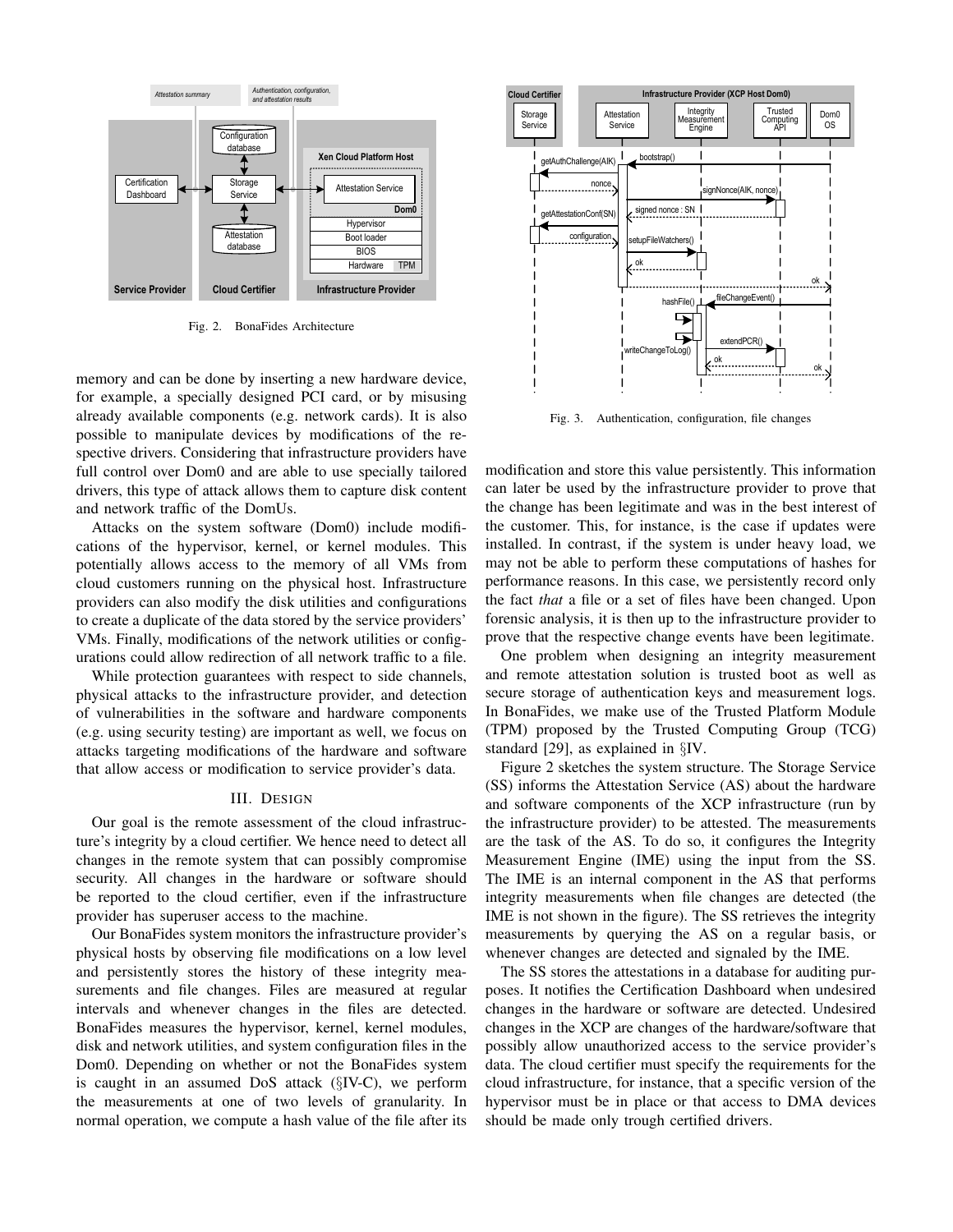

Fig. 4. Attestation request and execution

Figure 3 shows the bootstrapping of BonaFides and the operations executed when a file change is detected. Bootstrapping the AS component is triggered by the Dom0 operating system (OS); this also initiates the authentication and configuration request operations with the SS component. The authentication is a public key authentication where the AS requests a nonce that is signed with a key protected by the TPM chip. The signed nonce guarantees that replay attacks are not possible and is used by the AS to request the attestation configuration from the SS. Upon reception of the attestation configuration, the AS checks the integrity of all files and configures the IME, which sets up file change watchers. These file change watchers are configured using an OS kernel module in Dom0 that notifies the IME whenever a watched file is modified. Upon detection of a file modification, the IME receives a respective event and initiates the integrity measurement operation. This operation consists of (1) generating a log entry that is hashed and (2) updating an in-memory log file that records the changes. The IME stores the hash of the log entry in the TPM chip (§IV-A), which allows for future integrity checks.

Figure 4 shows the attestation request and execution operations. The SS performs an attestation execution operation at configurable periodical attestation intervals. The attestation operation consists of retrieving integrity measurements from the TPM chip and the change log (which is cleared after each attestation). The SS uses the integrity measurements from the TPM to verify that the change log has not been tampered with. The attestation request operation shown in the upper part of the diagram is optional. It can also be triggered by the AS when a threshold of *N* file changes is reached. We call this an *alarm group*, which is a parameter that can be configured by the cloud certifier for each file being monitored. Files in alarm group *zero* do not trigger an attestation request by the AS; files in alarm group *one* trigger an attestation request whenever one file change in any of the files of the group is detected; files in alarm group *N* trigger an attestation request whenever N changes are detected. The alarm group option increases

the response time of the cloud certifier if undesired changes happen between attestations. Typical files to be configured as group *one* include the kernel modules and device drivers that can be loaded at runtime and possibly allow instant direct memory access. Changes in files such as the kernel image and disk configuration files that are effective upon the next booting of the system can be part of a different alarm group.

We expect BonaFides to be implemented and configured by the cloud certifier introduced in §II. In specific scenarios, BonaFides can also be implemented and used directly by service providers. However, we foresee cloud certifiers to be globally trusted public key infrastructure providers or government agencies specialized in market protection.

#### IV. IMPLEMENTATION

#### *A. Trusted Boot*

We implemented authentication and trusted boot support on the grounds of the TCG proposal [29]. The TCG specifies a trusted boot procedure where the different software components that assume control during the boot process are measured using a hash algorithm. The hash values of these components are stored in a tamper-proof chip called the Trusted Platform Module, or TPM. TPMs store hash values in so-called Platform Configuration Registers, or PCRs. During the boot process, PCRs are *extended* and can not be directly written to or reverted to a previous state. The extension operation consists of the concatenation of the current content of a PCR with a TPM-external given hash value, computation of the hash (SHA-1) of the concatenated value, and storage of the resulting hash value instead of the old PCR value. This feature guarantees that once a hash value of a software component has been extended in a PCR, it is impossible to revert it to the previous value. The values stored in a PCR can be retrieved together with a signature that proves the PCR values are in fact the values stored in the TPM chip. The authenticity of the TPM chip is guaranteed through a certificate provided by the TPM manufacturers (that we assume to be trusted).

Trusted boot and remote attestation support of the TCG also includes pre-OS integrity measurements that are performed by the BIOS and boot loader of the OS. This makes it possible to verify that hardware and system software configuration have not been modified. The boot loader and its configuration are verified prior to execution of the BIOS. The boot loader then verifies if the Xen hypervisor, XCP kernel, kernel modules, and the binaries and configuration files required to start the AS including the libraries the AS depends on (especially the trusted software stack to communicate with the TPM) are correctly configured. The key used for the authentication is sealed in the TPM using the values of the PCRs from the pre-OS environment. By sealing the authentication key, we guarantee that the attestation service is not able to retrieve the authentication configuration if the PCR values extended by the pre-boot environment do not contain the exact same values. The values may not match if the pre-OS is modified, for example, by updating the BIOS in the physical host. In case the values do not match, the storage server needs to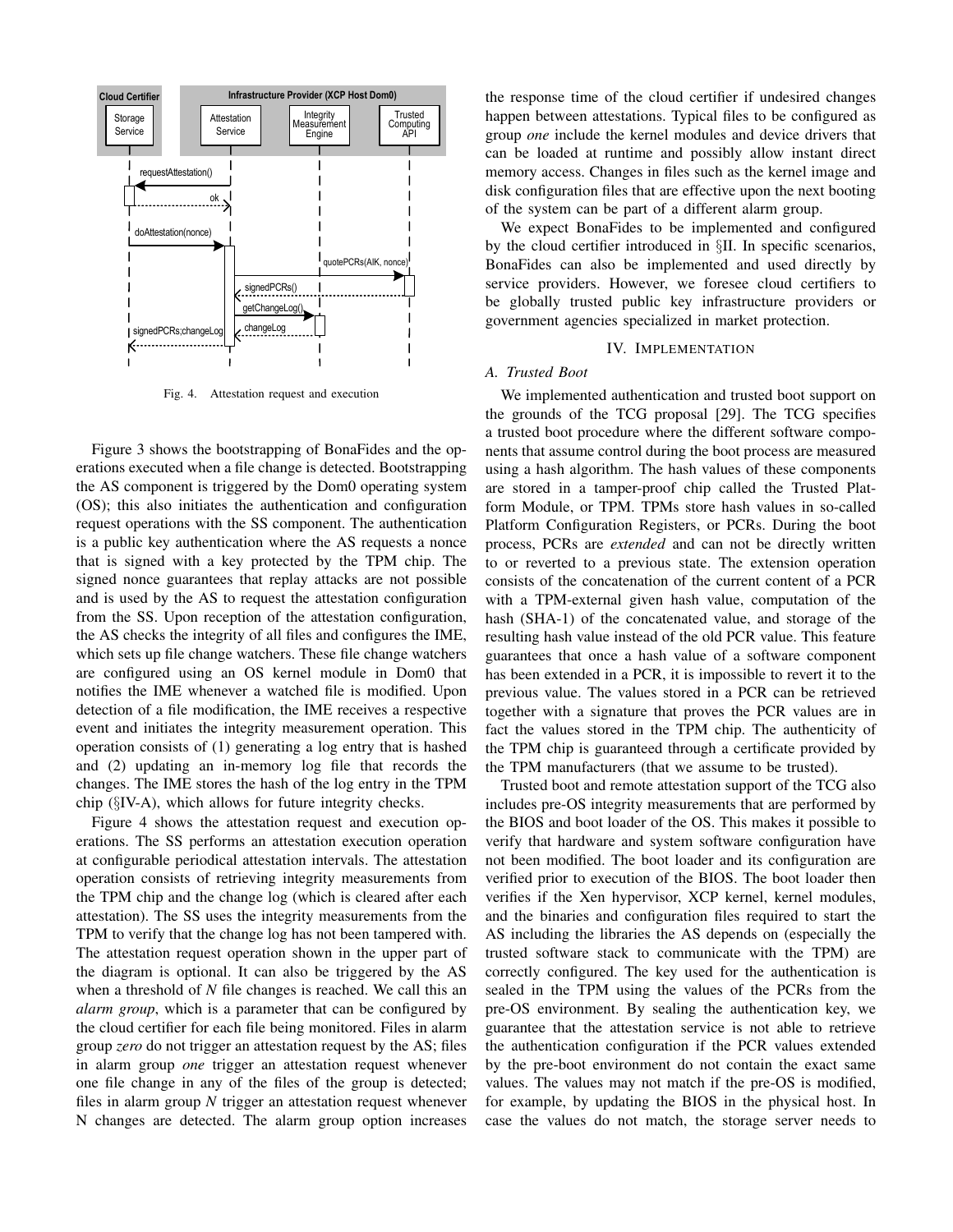perform an attestation and analyze if the new PCR values correspond to a trustworthy configuration. If the new PCR values are legitimate, the attestation service generates a new key that will be accepted from that point on.

### *B. Attestation Configuration*

After trusted boot, the AS requests the attestation configuration. This configuration consists of a list of files and respective alarm groups that are to be attested and monitored by the IME. It also includes several configuration parameters that we explain as we introduce them. The list of files contains paths to standard files, folders, or executable commands. The information that is monitored differs depending on the type of the configuration entry. For standard files, the file content is monitored; for folders the folder listing; for commands the output of the command execution as well as the code of the commands themselves (see §IV-C). Commands come as binaries or scripts; examples of command executions include diagnosis tasks, e.g., to list the loaded kernel modules or to list the active network file systems. Execution and hashing of the command output is done by the AS only when an attestation is executed. We limit the list of commands that can be executed by the AS using a whitelist-based approach, thus preventing a corrupt SS from executing arbitrary securitycritical commands on the machine that runs the AS.

# *C. Integrity Measurement Engine*

The IME monitors the integrity of files and guarantees that all changes to relevant files in the system are detected and reported. To this end, it subscribes to a special kernel module, the inotify module [14]. The inotify module notifies the IME about all file change events related to files, folders, and commands listed in the configuration. The IME also subscribes to change events for commands because we need to monitor changes to the command scripts or binary files. This is necessary because, if we attest the output of the command, we must also ensure that the integrity of the command itself is respected. For each received file change event, the IME generates a log entry that is hashed and extended in a PCR in the TPM module. A log entry consists of the index of the file changed, a change counter, the timestamp when the change was received, the timestamp when the change event was processed, and the hash of the changed file's content.

*Denial of Service.* One limitation of the inotify kernel module is that the event buffer has a limited size. In case this buffer is full, file change events might be overwritten. This gives rise to a Denial of Service (DoS) attack: The infrastructure provider's administrator floods the inotify kernel module with file change events, thus becoming able to modify a set of files without being noticed. A possible attack is a superuser script that overwrites one byte in each of the monitored files with its original content, hence not changing the hash of the file. If a malicious infrastructure provider manages to write and execute this script, and overloads the inotify file change queue, the IME might use too much system memory and CPU to hash files and keep the log of file changes. Such an attack can be detected by counting the number of file change events. Since too many file change events should not occur in normal operation, we could simply scramble the PCRs by extending zeros and leave it to the infrastructure provider to justify these changes to the cloud certifier. This simple approach, however, makes later forensic analysis difficult because no further useful information is stored in the PCRs. In the remainder of this paragraph, we describe a solution that records some more useful forensic information when a DoS attack occurs. We consider this kind of DoS attacks particularly relevant in our approach because it is the only possibility for an attacker to modify files in Dom0 without being noticed.

*Internal Queue.* To counter this threat, we have implemented an internal buffer in the IME that directly dequeues all elements of the inotify queue and thus allows us to capture all change events. If two events for the same file are received, only the newest event is kept in the queue, and a counter is incremented for that specific file. This reduces memory overhead and also enables detection of unsafe states: If a file change event is in the queue to be processed and one more change happens, this indicates that the file was in a non-measured state during a specific time interval. The time difference between the first event received and the time the change event is processed represents the length of the time interval the watched file was in a non-measured state. This time interval is also written to the log. Since we do not enqueue changes twice for the same file, the size of the internal buffer is equal to the number of files being monitored.

If a change event is in the queue and the change counter is not greater than one, it is of no significance how long it takes to process the file change event. In this situation, we are sure that we are hashing the one and only version of the changed file. However, if the change counter is greater than one for unprocessed change events—meaning that two modifications have been performed in a small time interval—we can not be sure about the previous states of the file when the change event is processed. Our approach is to record this fact in the log for further investigation; the infrastructure provider will have to provide evidence that these changes have been legitimate.

*Virtual PCR.* In addition to a possible overload in terms of processing power and memory, the IME is not able to hash and extend a PCR in the TPM if the number of change events is too large. We have done performance measurements on three different systems to assess the throughput of a TPM to extend PCRs. The average time for one TPM PCR extend operation computed over 100 executions is .49 seconds for a Windbond TPM 1.1; .084 seconds for an Infineon (IFX) TPM 1.2; and .04 seconds for an Atmel TPM 1.2. If we ignore the time it takes to detect and process a file change (e.g. computing a file hash), the maximum throughput we can achieve with the fastest TPM we have measured is hence roughly 28 PCR extend operations per second. An attacker is able to generate file change events at a much faster rate (§VI). If too many changes are detected, the queue will hence take a long time to be processed. However, when file change events are not processed sufficiently fast, an attacker has a rather large time window to possibly circumvent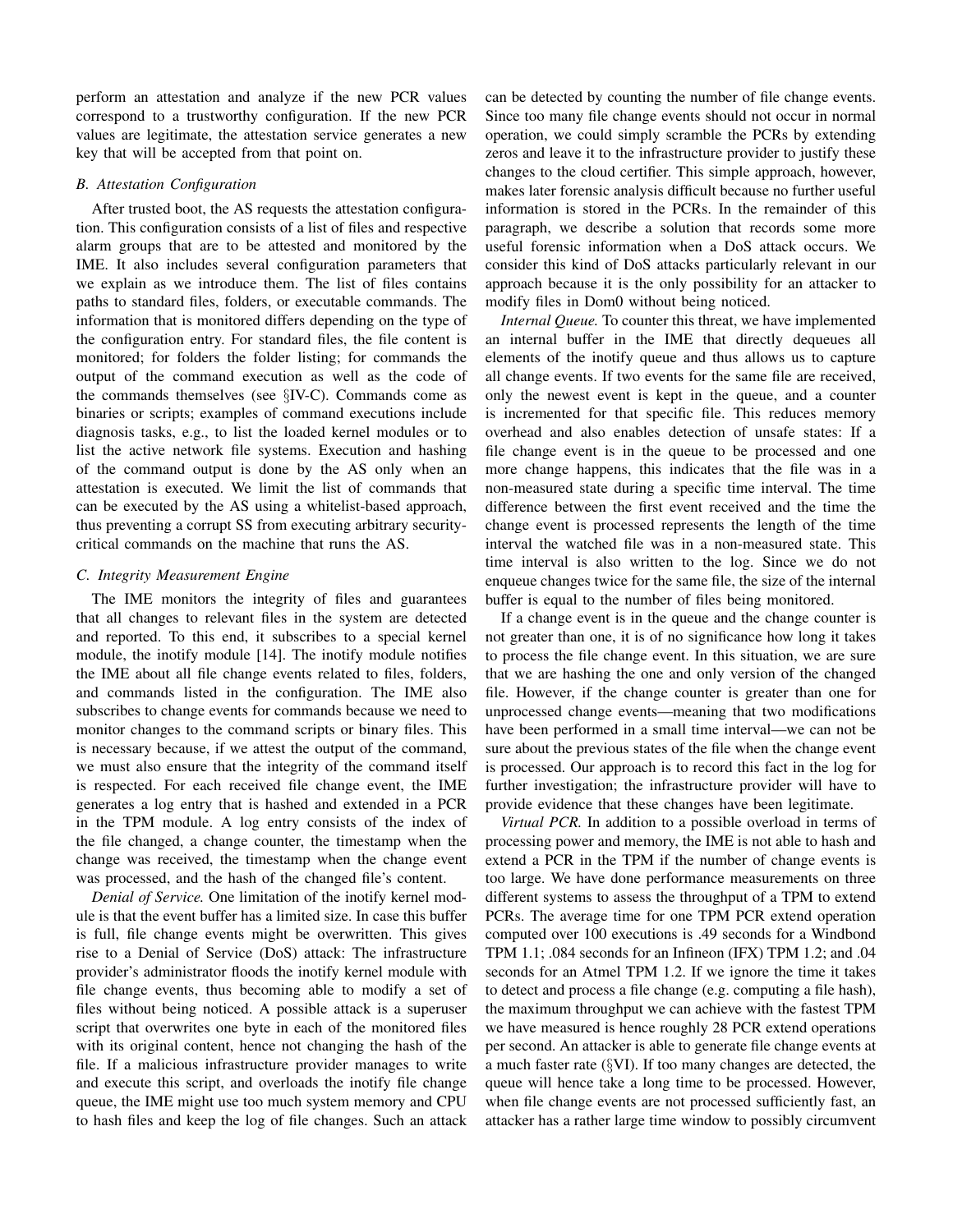the system by corrupting the in-memory log of file changes. Fortunately, as long as there is no vulnerability in the system that would explicitly make this possible—of course a strong assumption—this can be excluded: it is possible to ensure that only the process which owns the memory region, and not even the kernel, can modify it. We discuss this in §VII. Because the length of the internal queue is bounded by the number of files to be measured, it is unlikely that the queue uses too much physical memory in the machine to store the change events.

The IME strategy in case of overload is to continue processing the file change events in the queue while a PCR extension operation is being executed in the TPM. The log entries for the change events continue to be written to the in-memory log. Now, in the overload situation, in order to ensure integrity of the log, we extend a *virtual* PCR image with the hash of the log entry rather than the real PCR [27]. Like the physical PCR extension, the virtual operation consists of overwriting the virtual PCR with the digest (sha1) of its current content appended to the hash to be extended. Because this computation is performed by the CPU and not by the TPM, performance problems are not an issue. The virtual PCR image is an image of the real PCR value received from the TPM in the last extend operation. When the TPM finishes executing the PCR extend operation, the IME extends the real PCR with the updated value of the (virtual) PCR image and overwrites the in-memory PCR image with the new PCR value returned.

This strategy guarantees that all file changes processed (and logged) by the IME while the TPM is busy extending a real PCR are chained using the in-memory PCR image. To corrupt our in-memory log, an attacker has to search in the memory of the IME process for the PCR image value (which cannot be prepared in advance), overload the IME with change events to trigger the in-memory PCR extension, and overwrite the PCR image value at precisely the moment after the last change event has been generated, but before the IME extends this value in the real TPM. Moreover, the TPM device is singlethreaded and does not allow access to PCR values by other processes during an extend operation. This gives the IME an advantage in guaranteeing the integrity of our log even if the attacker manages to read and write to the IME's memory log (which can be excluded; see §VII). Note that it is also not possible for an attacker to reproduce the TPM PCR extensions and predict the current value of the PCR in the TPM. This is because the log entry that is hashed and extended includes finegrained timestamp information that is practically impossible to predict. The attacker would need to know the timestamp with a nanosecond precision when the file change event generated was received and processed by the IME.

The virtual PCR image hence guarantees the integrity of our in-memory log considering the limited throughput of the TPM device. However, if too many file changes are generated, the IME is not able to compute the hash of the file content for all changes in the queue (which is done by the CPU). In these cases, the IME does not hash the file content for each file event in the queue but only logs the number of changes without the hash of the file content. The referenced file is marked with a flag which indicates that the file should be hashed later. When the inotify queue is empty, the IME works on the backlog: it hashes and logs all the files that have been marked, until new file change events are enqueued again. This approach prioritizes the logging of the *number* of file changes over the *content* of these changes, which is useful to indicate that a possible DoS attack took place. We have explained above that these cases must be justified by the infrastructure provider.

*Log size.* The IME supports a configuration parameter to limit the in-memory size of the change log. If the size of the log is larger than this value, the file change event is not recorded. Instead, the system enters panic mode and the PCR value is scrambled. We consider this a critical situation where nothing can be guaranteed anymore. In this case, BonaFides cannot even provide information about which file was changed but rather that too many changes have happened. This, in turn, will have to be explained by the infrastructure provider.

#### *D. Tamper Detection*

The AS can detect malicious operations from infrastructure providers. We have implemented a tampering detection mechanism that detects when the superuser of the Dom0 tries to sandbox the AS using *ptrace* [17], reduce the priority of the process, or change the apparent disk root of the process (chroot). If this is detected, BonaFides scrambles the PCR values using random numbers. This tells the cloud certifier that something went wrong. The only way of having the AS operational again is to reboot the physical host.

#### V. EXAMPLE REVISITED

To illustrate how BonaFides helps secure a cloud infrastructure, we revisit the example described in §I where a service provider *S* runs its service on the hardware of an infrastructure provider *I*. Now we present four examples in which *I* wants to steal the data of *S*'s customers (i.e. *C*'s data).

*Modified hypervisor or hardware.* In the first example, *I* changes the master boot record (MBR) to load a malicious hypervisor like the Blue Pill hypervisor [22]. This hypervisor allows arbitrary modifications of the system's memory and raw access to hardware devices such as hard disks and network cards. It is very hard to detect, but to load it during system startup, the MBR must be modified. This MBR modification is detected by the SS as the BIOS measures the MBR and extends this value into the PCRs. The SS immediately learns that the system has been tampered with because the AS is unable to use the authentication sealed to the pre-OS PCRs. In the second example *I* exchanges the file containing the hypervisor with a version that allows *I* to read arbitrary memory addresses and thus gains direct access to the VM's memory. During the boot process the boot loader measures the file of the hypervisor and extends the measurement into the PCRs. The SS immediately knows that the system has been tampered with because the sealed authentication key can not be used. The same tampering detection can be used when inserting a hardware device to access arbitrary memory locations and thus the VM's memory;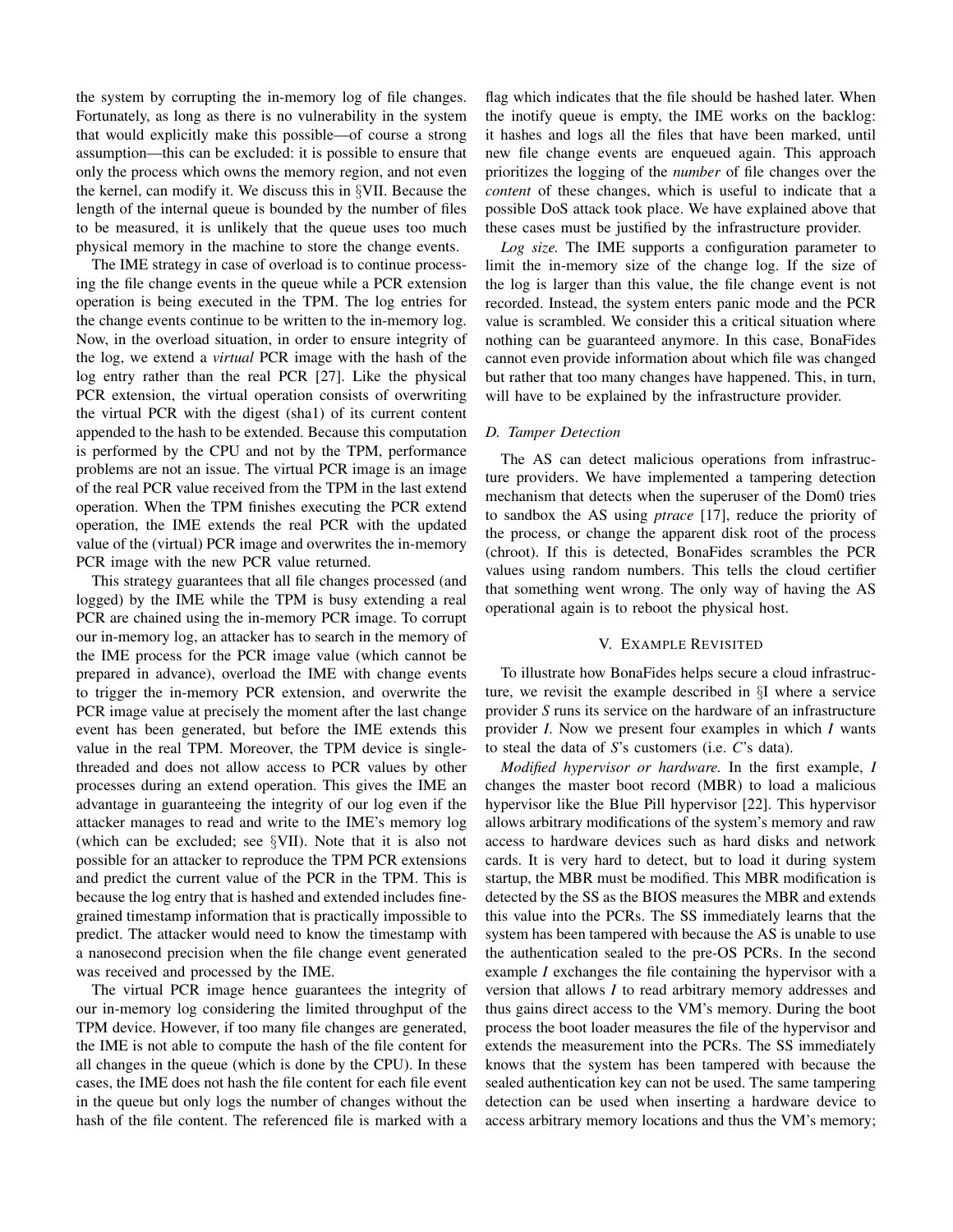possibly also changing the kernel or one of its modules in order to gain access to the stream of data to/from the disk.

*Modified configuration.* Our third example consists of *I* changing the configuration file of a common virtual switch, Open vSwitch, that allows *I* to mirror a VM's network port in the internal network bridge. *I* can thus capture and inject data in this channel. The Open vSwitch configuration file is in the highest alarm group because there is the direct possibility of a data leak if this single file is changed. Once *I* changes the Open vSwitch configuration file, the AS is notified by the inotify kernel module, and processes the change by measuring the file. It logs the change and extends the hash of the log entry to the PCR. An attestation is immediately requested from the SS because of the highest alarm group. Moreover, the cloud certifier is notified by the SS as the configuration of Open vSwitch does not correspond to the expected configuration.

*Modified commands.* The last example shows how *I* can modify the XCP to steal *C*'s data by changing the binary of the disk utility tapdisk. By doing so, *I* can duplicate the stream of data to/from the disk as tapdisk manages the requests of the VMs for data to be read from/written to the storage. Because of its criticality, the cloud certifier is likely to include this file into the configuration of the AS in the highest alarm group. Once *I* modifies the binary, the AS is immediately notified of the change by the inotify kernel module and processes it by measuring the file and creating a log entry, which is once more hashed and extended to a PCR. An attestation is immediately requested from the SS, which is able to determine that the binary has been tampered with.

*Conclusions.* By adopting BonaFides, a cloud certifier *C* can provide a service provider *S* with guarantees that the hypervisor, Dom0 kernel, and Dom0 kernel modules are indeed the ones expected to be running in *I*'s physical hosts. Furthermore, all changes in *I*'s software infrastructure are detected and reported to *C* through the remote attestation procedure. Consequently, *C* informs *S* about changes that might have had an impact on data protection policies required by *S*. We emphasize that we do not protect against stealing or modification of data itself but make it possible to detect this.

#### VI. PERFORMANCE

BonaFides impacts resource consumption for hashing files and resource consumption for the IME to process file change events. The communication overhead is negligible. To assess the impact, we performed a set of experiments on an Intel Core 2 Quad Q9650 processor with 8GB of system memory, a TPM chip, and a WD Velociraptor hard disk running Ubuntu with a 2.6.32 Linux kernel.

*Computation of Hashes.* Our experiments suggest that, not surprisingly, the hashing time is linear in the size of the files and that caching has an impact on hashing. In our prototypical implementation, we manage to hash 40 files with 40 MB each in about 5 seconds CPU time, 160 files with 40 MB each in about 20 seconds. At this point, in-memory caching becomes impossible; 210 files with 40 MB each require 40 seconds, 300 files with 40MB each require 60 seconds. Depending on the size of the attested files, this linear overhead may turn out to be problematic. For directories we measured the attestation of 1 to 300 directories containing 40 files and found a linear correlation with respect to CPU usage, but had fluctuations in the CPU time, which we also attribute to caching and recursive reading of directory contents. The attestation of 300 directories consumed 180 ms. We observed the same results when measuring the time it takes to execute an attestation of 300 commands each producing 400 bytes of output.

In sum, measuring files is the main part of the CPU usage when performing an attestation. The time to measure directories and commands is negligible. Thus, when setting up BonaFides, the overall size of all files to be attested is relevant. Similarly, it is important to know the time it will take for an attestation. We conclude that the AS memory requirement is equal to the overall estimated size of all files to be attested.

We illustrate the performance impact with an example. Suppose that a cloud certifier wants to attest an XCP Dom0 physical host and the installed Oracle Java Runtime Environment. The disk size for a standard XCP installation is approximately 785 MB, with the average file size below 1 MB. The complete JRE consists of 700 files, also with less then 1 MB average size per file. The XCP boot loader, boot configuration, hypervisor, kernel, kernel modules, and the JRE system library dependencies consist of approximately 2300 files. In our experiment, hashing and attestation of all these 3000 files, with a total size of around 300 MB, does not take more than 2 seconds. We may conclude that our system can be used to remotely attest the integrity of realistic infrastructures.

*Event Processing Overhead.* To examine the implications of the DoS attack described in §IV-C, we created 700 files with 1 MB each in one folder. In the experiment, we simulate an attacker who keeps the system as busy as possible. To do so, we apply the smallest possible change—one byte—ten times to every file, one after the other, and restart after all 700 files have been changed. In two separate experiments, we selected this byte randomly, or always picked the first byte. The results confirm the intuition that when always changing the first byte, the system caches this byte after the first loop. In contrast, when changing a random byte, the system needs to re-access the disk in every loop, thus making the attack significantly slower. To double check, we also performed this experiment on a RAM disk. As expected, in this case there is no difference when using either method since both the random and the first byte are already in the system memory.

For 700000 file changes (100 loops), Figure 5 shows the length of the queue over time when using a RAM disk as underlying storage medium. The queue never exceeds 700 entries which is the number of files in the configuration. In the beginning, the queue is empty, then quickly fills up to the maximum. This is because the changes are coming in at a fast and steady rate. Then, processing of events (that is, PCR extension) starts. Execution of this thread, which is dequeuing the events, causes the fluctuations visible in the figure. The burst of file changes ends after 1.5 seconds, causing the queue to be completely processed shortly afterwards, and starting to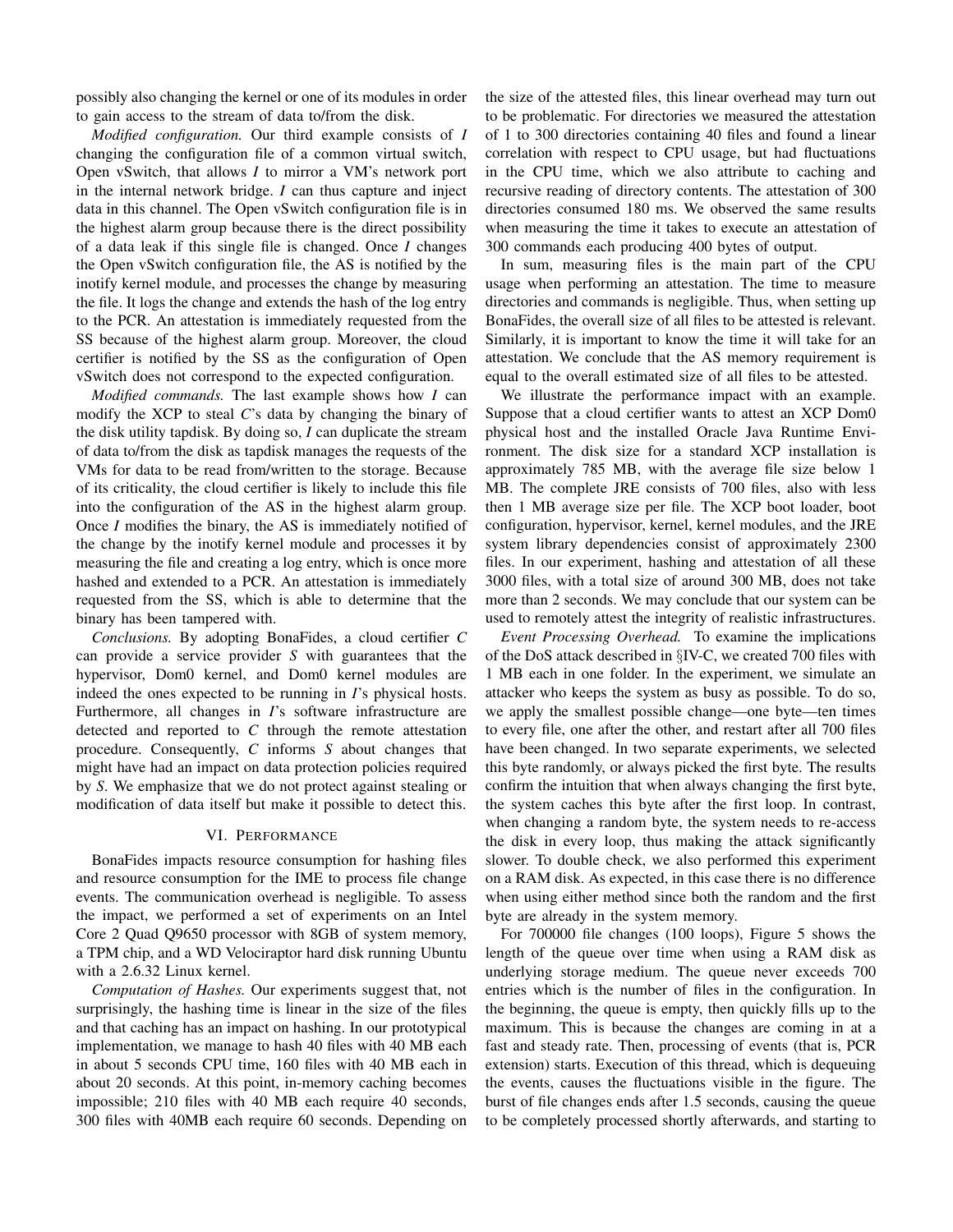

Fig. 5. Queue length, DoS attack on RAM disk

hash all files that were changed. The same experiment on a physical hard disk yielded qualitatively identical results.

*Conclusions.* We conclude that BonaFides can handle DoS attacks both on RAM and hard disks with file changes at a maximum rate. BonaFides is able to capture the number of changes as well as the final state and extend the PCRs. Space restrictions forbid a detailed description, but we have conducted experiments to find out that we would still need to use our approach with the internal queue to capture all file change events if the TPM chip was 1000 times faster.

#### VII. SECURITY

We can guarantee that BonaFides monitors and reports all changes to a set of files, folders, and commands to the cloud certifier. We do not overload the system memory in case of a DoS attack. Even in the presence of this type of attack, all changes in the monitored files are detected and reported. The load of the system depends on the configuration parameters and on the size of the attested files.

By monitoring the kernel, kernel modules, network and disk utilities and configurations we guarantee that the infrastructure provider is not able to perform raw access to the memory through software, and to access the disk and network data. Considering that BonaFides relies on trusted computing support to verify the integrity of hardware devices and firmware capable of DMA, BonaFides inherently provides this guarantee. From our performance measurements in §VI, we may conclude that this can be done for realistic infrastructures.

In order to provide these guarantees we must assume that the infrastructure provider will not attack the machine physically using side channels, cold boot, or platform reset attacks. A malicious infrastructure provider is able to physically remove a memory card from the physical host and read information from it in another computer [9]. The TPM chip is also vulnerable to a platform reset attack where the TPM chip is cleared without resetting the whole machine; a skilled attacker could theoretically manipulate the PCR values [4].

We need to assume that if external storage is used by the infrastructure provider, the data is encrypted with keys that are stored in the service providers' VMs. In the trusted boot process we must assume that BIOS and boot loader are configured to verify the pre-OS boot environment (which is part

of the BonaFides system). We have to assume that none of the hardware and software components contain vulnerabilities that would allow the infrastructure provider unauthorized access to the service providers' data (a problem shared by all solutions that use the TPM). We have to assume that the TPM chip has been initialized, that ownership has been taken by the cloud certifier, and that we can trust the TPM manufacturer.

To avoid direct memory access by the superuser from user space, and consequently, modifications to the running BonaFides system including the in-memory log, we assume that the Dom0 kernel is properly configured. We assume it is compiled with option NONPROMISC\_DEVMEM enabled which restricts direct access to the physical memory from user space through /dev/mem. A Linux kernel compiled with this option enabled only allows user space access to specific memory areas used by PCI devices and the BIOS code, which is required by some specific applications (e.g. X server). Access to all other physical memory areas is forbidden.

Using loadable kernel modules (LKM), the superuser can overwrite the interrupt table; overwrite the system calls table; patch the running kernel code or any memory region; modify the network stack; and manipulate kernel internal structures [18], thus circumventing BonaFides. To prevent LKM attacks we assume that Dom0 does not allow loading of dynamic kernel modules or that a control mechanism for this functionality is in place. An example control mechanism available for the Fedora Linux distribution is a kernel module that implements a white list functionality [28]. Only the kernel modules that are in the list of names of allowed kernel modules can be loaded. However, no signatures or hashes for integrity checks are used. If this control mechanism is in place, BonaFides can monitor this list and the kernel modules themselves to guarantee that only trustworthy kernel modules are loaded.

To avoid unloading of the inotify and TPM device driver kernel modules, which are used by the attestation service, we assume that the Dom0 kernel is compiled with the option MODULE FORCE UNLOAD disabled. This prevents the superuser from removing kernel modules that are in use. We also assume that a guardian kernel module is loaded at startup to prevent the Trusted Computing Daemon and AS from being terminated or stopped, or have their priority reduced (nice value) by the superuser [19], [21]. The AS component has built-in functionality to detect its process priority.

Infrastructure providers are likely to create backups of the customers' VMs (which itself must be allowed by BonaFides). Using customer encryption keys, the storage areas of these VMs can be considered secure. We have to assume that the backup servers are recursively secured by BonaFides. Infrastructure providers can also suspend consumer VMs and write them to disk. BonaFides can monitor the (by design fixed) folder in which the suspended VMs are stored. If the VM images are copied from this location and thus leave the realm of BonaFides, no guarantees can be provided; but the infrastructure provider will have to justify where the copies went. Akin to suspension, VM images are sent to a network socket whenever the VM is migrated. In this case, we have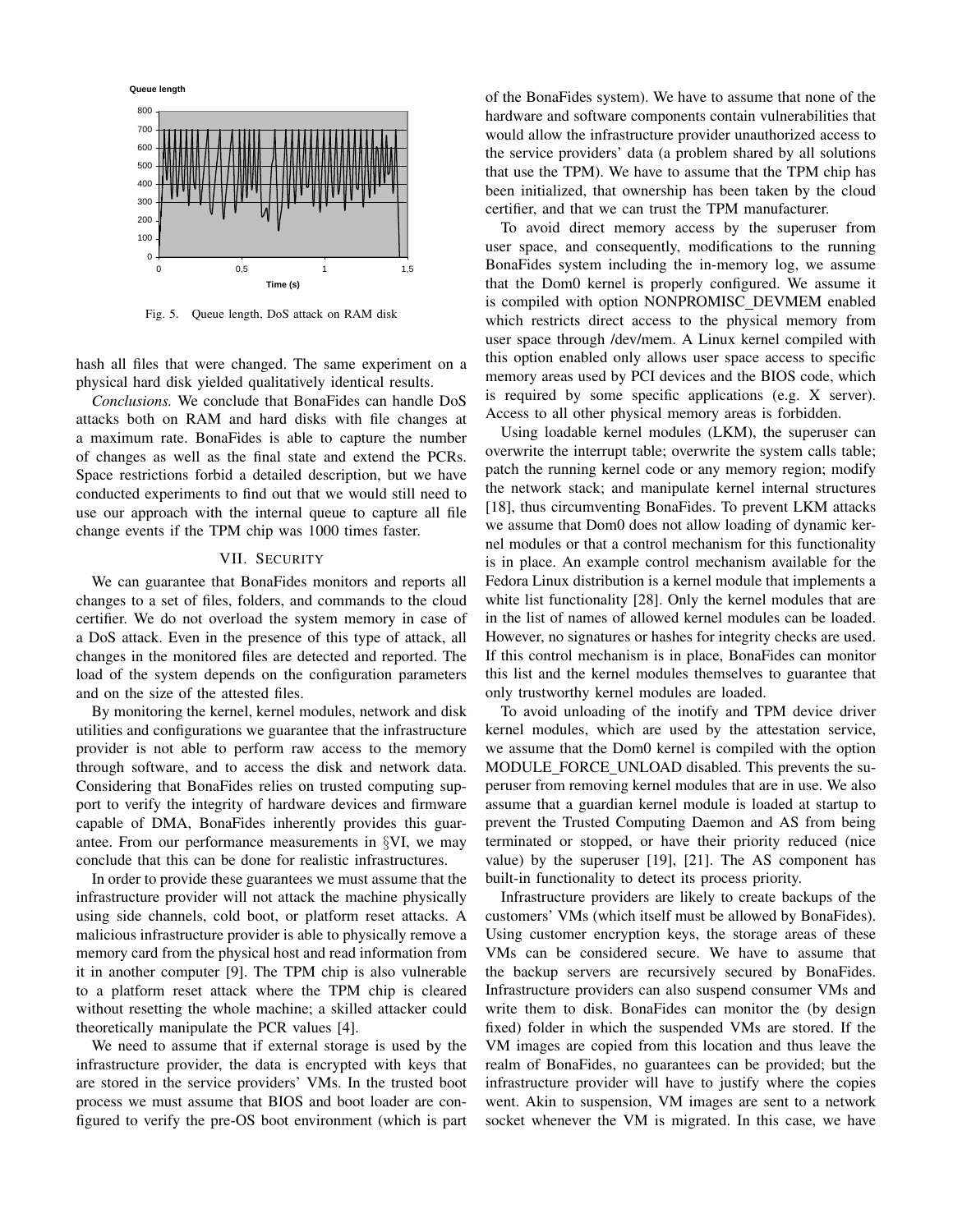of course to assume that the receiving end is protected by BonaFides as well; once more, we can detect *that* a migration has taken place. This puts the infrastructure provider in a position to prove that the migration was legitimate.

If BonaFides itself is not implemented correctly or exhibits vulnerabilities, we cannot give any guarantees. We hence assume that our implementation is correct and not vulnerable. Moreover, we assume that the complete software stack on which BonaFides relies (e.g. C compiler and libraries) does not contain vulnerabilities, and that all communication between storage server and attestation service is encrypted and the keys are protected using the TPM chip. Note that integrity-based security measures, by definition, do not make any statement about the functional correctness of the measured artifacts.

BonaFides does not provide guarantees with respect to the behavior of the attested system. It is possible to guarantee that a binary is present, and that an initialization script executes this binary file at boot time. However, at the current stage of development, it is not possible to guarantee that the binary file will successfully start and continuously run when executed by the initialization script. A primitive support to check if a specific process is running could be added, using a command configuration option that attests the output of the *ps* command.

## VIII. RELATED WORK

Schiffman et al. [26] describe a system for integrity measurements of VMs. In their work, the trustworthiness of the machines depends on the input given to the VMs for processing, not on actions taken on the physical host. Thus, the possibility of a malicious insider modifying the physical host is not addressed. Quynh and Takefuji [20] describe a real-time integrity monitor for Xen VMs addressing functionalities that are not covered by existing file system integrity measurement tools. In their work the assumption is that Dom0 is trusted to perform and store integrity measurement reports. Jansen et al. [10] present a solution to the problem of attesting VMs by deploying security services in Dom0. This enables the secure creation and execution of VMs, including the ability to attest VMs at runtime. An essential part of the solution is the TPM, which enables secure storage of security policies in Dom0.

Santos et al. [16] focus on integrity measurements and attestation of physical hosts when VMs are migrated, which guarantees that physical hosts are trustworthy only at the time of migration. Furthermore, by adopting Terra [7], attestations of the physical host are also made upon request by using a trusted VM monitor (TVMM) as a hypervisor. The TVMM provides isolation and separation of VMs plus additional sealed storage for the attestation values using the TPM. The hypervisor has the responsibility to provide the hardware level attestations of the system in a trusted way to software running in one of the VMs.

Descher et. al. [5] proposes to use encrypted VMs in encrypted partitions (EP) to increase security. Upon execution on a physical host, the VM owner is given access to the boot system (BS) and has to provide a decryption key for the EP in order to start the VM. The access to BS is protected using public-key cryptography where the physical host is only given a public key to install in the BS. All other keys received by the BS (including the key to decrypt EP) are only stored in volatile memory thus ensuring that potential intruders need "substantial control over the infrastructure."

The Integrity Measurement Architecture [25] is a general purpose solution that checks the integrity of system components (kernel, kernel modules, system libraries, etc.) by computing hashes of system files at boot time. In the context of grid solutions that rely on virtualization, Löhr et al. also measure the integrity of system components at boot time [13] to guarantee that only nodes in a safe state are able to decrypt jobs submitted to them. Haldar et al. [8] and Sadeghi et al. [24] propose to attest system properties instead of hashing binary system files. The attestation of system properties is possibly better in case of system updates, however, the problem of specifying and assessing sound and relevant system properties is not extensively addressed in their work. In contrast to all existing approaches, we propose to measure the integrity of the system components not only at boot time but also at runtime. In a recent overview of attestation in trusted computing, Lee-Thorpe identifies this as one of the open problems [12].

Berger et al. [1] and Krautheim et al. [11] propose virtual TPM (vTPM) devices to prevent virtualization customers from sharing the same TPM in a physical host. England and Jork [6] propose a para-virtualized solution where one real TPM device is shared among virtualized hosts. According to Krautheim et al. their solution is preferable because it is the only one that provides complete support to all TPM functionality. These approaches to TPM virtualization and sharing are fundamentally different from the work described in this paper. Their focus is on the provisioning of trusted computing services to guest VMs rather than on attestations of the host platform.

Some companies and research studies [2] have indicated their intent to follow a similar direction as we have done to enable trust in cloud infrastructures. Intel, VMWare and RSA announced [3] that they are collaborating to build the Data Loss Prevention Enterprise Manager to measure and monitor cloud infrastructure security. This system uses the Intel trusted execution rechnology CPU extension, RSA software components to collect the data, a dashboard for security evaluation, and a component to prevent data loss. We are not aware of technical details or implementations of this product.

*Delta.* In contrast to these approaches, our system is designed to be flexible and independent from operations taking place in the system. It records the trustworthiness of the host system by performing measurements at boot time, and also afterwards whenever a preconfigured change event happens including its measurement in a trustworthy log. Attestations are performed periodically, on demand, or after a specified number of files has been changed. Thus our solution works with a standard hypervisor and kernel and does not require a special implementation of the hypervisor or changes of the kernel. Moreover, our approach works in a distributed scenario and needs only one service running in the administrative domain of each physical host, plus a central service for the